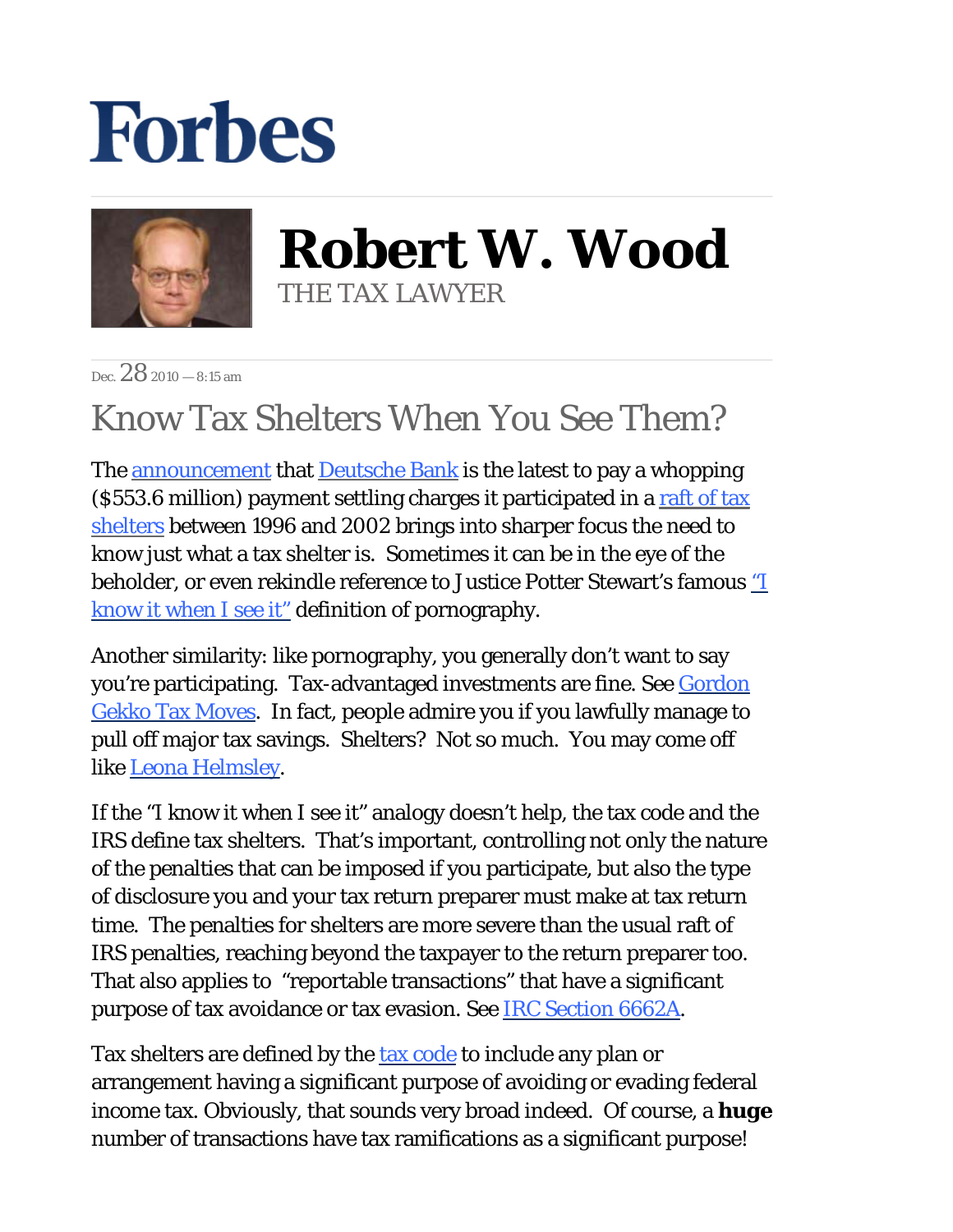The key question is whether the tax ramifications are the *reason* the person is entering into the transaction. Usually economics and business goals will be more important than tax goals. Often it is the *manner* of accomplishing the business goal that is designed to be tax efficient.

The mere fact that you're trying to do the transaction in a tax-advantaged or tax efficient way does not mean the transaction is a tax shelter. However, if the tax goals are *paramount* and the transaction is marketed specifically for tax benefits, it seems fair to call it a tax shelter. The challenge is that the literal statutory definition is broad enough to encompass many ordinary transactions.

For example, you could worry over:

- A large charitable contribution at year end, where you're giving stock or land away just for the tax advantage, not because you particularly want to benefit the charity; •
- A tax free tax swap deal, where you exchange shares in your family company for shares in IBM or Microsoft rather than selling for cash since you don't want to pay tax on your gain; or •
- An investment where the company qualifies for green energy tax credits and you'll get a share of the tax credit that will offset half the cost of your shares. •

None of these is a tax shelter. Rather, they are specifically recognized tax benefits tied to real economic transactions. Indeed, despite occasional grey lines, in most cases, a tax shelter will be readily recognizable.

Keep an eye out for transactions that promise little economic gain other than tax benefits, that use financing techniques that don't conform to business practices, or that rely on strained (or incorrect) interpretations of the tax laws. Watch for transactions in which seemingly disparate parts are cobbled together in a way that makes little economic sense.

If a transaction looks on paper like you're supposed to enter it to make a profit, but the promoters tell you you'll get multiple tax benefits for every dollar you invest, beware. Many shelters attacked by the IRS involve 5 for 1, 10 for 1 or greater tax write-offs.